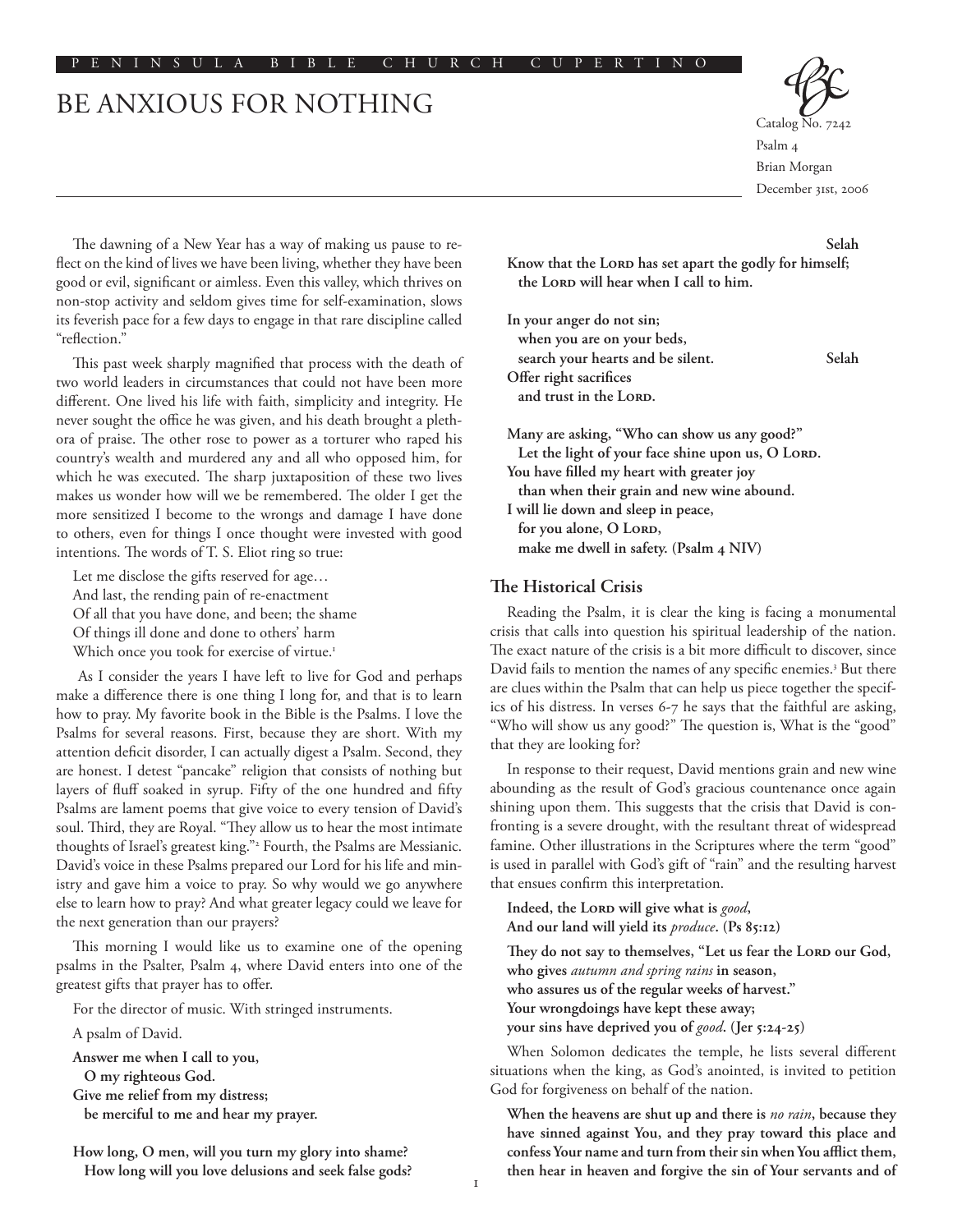**Your people Israel, indeed,** *teach them the good way* **in which they should walk. And** *send rain* **on Your land, which You have given**  Your people for an inheritance. (1 Kgs 8:35-36 NASB)

When God answered the prayers of his king, not only would the people be healed from whatever affliction the Lord had brought on them, but the special relationship that the king had with God as his anointed would be confirmed. Faithfully answering the prayers of his king was God's way of elevating his anointed both in Israel and before the nations.

### I will proclaim the decree of the LORD:

**He said to me, "You are my Son; today I have become your Father.** 

### **Ask of me, and I will make the nations your inheritance, the ends of the earth your possession." (Ps 2:7,8)**

In David's case, however, it seems as if his prayers had fallen on deaf ears. He called out to God for rain, and no rain was forthcoming. David, in obedience to God, prayed for the right thing ("rain"), the right way ("trust in God") and yet it seemed not to work. Worse yet, as a result of God's delay, many lost confidence in David's spiritual leadership and began to defect from his administration. Having lost confidence in the prayers of God's "son," they turned to the world's ways of idolatrous manipulation through false fertility gods such as Baal, the Canaanite deity of rain. Now, not only must David cope with his own personal stress of not being able to comprehend the mystery of God's ways that seemed to contradict his promises, as a public figure he must also endure his reputation being maligned by the stinging betrayal of those closest to him. What does God's servant-leader do with this kind of stress?

Consider our Lord, the greater Son of David, and how David's words prepared him to face his betrayal and mockery.

**In the same way the chief priests, the teachers of the law and the elders mocked him. "He saved others," they said, "but he can't save himself! He's the King of Israel! Let him come down now from the cross, and we will believe in him. He trusts in God. Let God rescue him now if he wants him, for he said, 'I am the Son of God.'" (Matt 27:41-43)**

By faith, we who trust in Christ are all adopted in Christ as "sons of God" (Gal 3:26) and, like the king, we too are invited to pray and intercede for God's people and the nations. In the New Covenant we are invited to pray not just for rain, but what rain symbolizes, the life of God's Holy Spirit pouring down from heaven (Joel 2:28-29). In the age of the Spirit we are encouraged to pray for "the salvation of all men," from our family members to kings and rulers, for "This is good and acceptable in the sight of God our Savior, who desires all men to be saved and to come to the knowledge of the truth" (1 Tim 2:3-4). We pray too for a fresh supply of the Spirit to strengthen us, equip us and bear fruit for God. Yet, like David, we find that God sometimes appears silent and deaf to prayers. Over time we may question our calling and become susceptible to the powerful and influential who tempt us with pragmatic religion and manipulation. Perhaps "waiting" on God is the most difficult spiritual discipline to master.

David's psalm is instructive for us when we are faced with such situations. Confronted by the pain of failed prayer, fickle friends and a doubting populace, he goes through a deliberate, four-step process to re-orient his spiritual compass. First, he renews his trust in God through prayer; second, he courageously rebukes those who have lost faith in him; third, he gives a reflection to the faithful; and finally, he gives voice to his renewed confidence in God. The prayer is shaped in a chiastic abxb'a' structure. At the center (vs. 4-5) of the psalm is David's call to repentance.

A David's Address and Petition to God (1)

B David's Rebuke to the Faithless (2-3)

X Call to Repentance (4-5)

B' David's Reflection for the Faithful (6-7)

A' David's Confidence and Praise to God (8)

I. David's Address and Petition to God (4:1)

**Answer me when I call to you, O my righteous God. Give me relief from my distress; be merciful to me and hear my prayer. (Psalm 4:1)**

In David's address and petition we can feel the depth of his disorientation and distress by the number of "I" morphemes ("I," "my," "me") he uses. Of the ten Hebrew words that make up the first verse, seven contain "I" morphemes. David is admittedly overwhelmed and self-consumed. The call for God to be attentive and to give him a fresh supply of grace<sup>4</sup> comes from the depths of his being.

David describes both his distress and the relief he needs in spatial terms. "Distress" (*tzar*) speaks of the anguish that results from being hemmed in or trapped in a narrow place with no exit. It speaks of a restricting, claustrophobic experience. His request for God "to give relief" (*rachab*) is literally "make room for me" where he can breathe freely. The metaphor may have originated with Isaac, when he was trying to re-establish himself in the land by reopening the wells his father Abraham had dug. His first two attempts were met with fierce opposition by the Philistines, who insisted on claiming the water. Isaac reluctantly conceded, moved on and dug a third well. When no one quarreled over it, he named it *Rehoboth* ("roomy place") and proclaimed, "Now the Lorp *has given us room (rachab)* and we will flourish in the land" (Gen 26:22). In like manner, David longs for psychological freedom to move about free from anxiety.

In the face of his distress, David falls back on his covenantal relationship with God as the basis and motive for his appeal. God is his "righteous God"; in other words, "He is the one who keeps his covenantal promises." God was pleased to commit himself to David. He chose him as his "son" (i.e. his king) according to free, gracious choice. David revels in this special relationship, calling it "my glory." So it is only right for David to ask God to publicly vindicate him, for God's reputation is on the line.

By the same token, it is just as important that David go nowhere else to address his pain. To go elsewhere for support and confidence in the midst of crisis would be for him to break covenant relationship with his God. It is not wrong for us to use "means," but our ultimate source of confidence and support must be God. Perhaps this year we can make the Lord our first line of defense in all things by praying to him before we seek comfort and relief from any other source.

In a string of seven imperatives, David now leads these idolaters in repentance through three steps designed to restore their relationship with God and his king.

# **II. David's Rebuke to the Faithless (4:2-3)**

**How long, O men, will you turn my glory into shame? How long will you love delusions and seek false gods? Selah** Know that the LORD has set apart the godly for himself; the Lord will hear when I call to him. (4:2-3)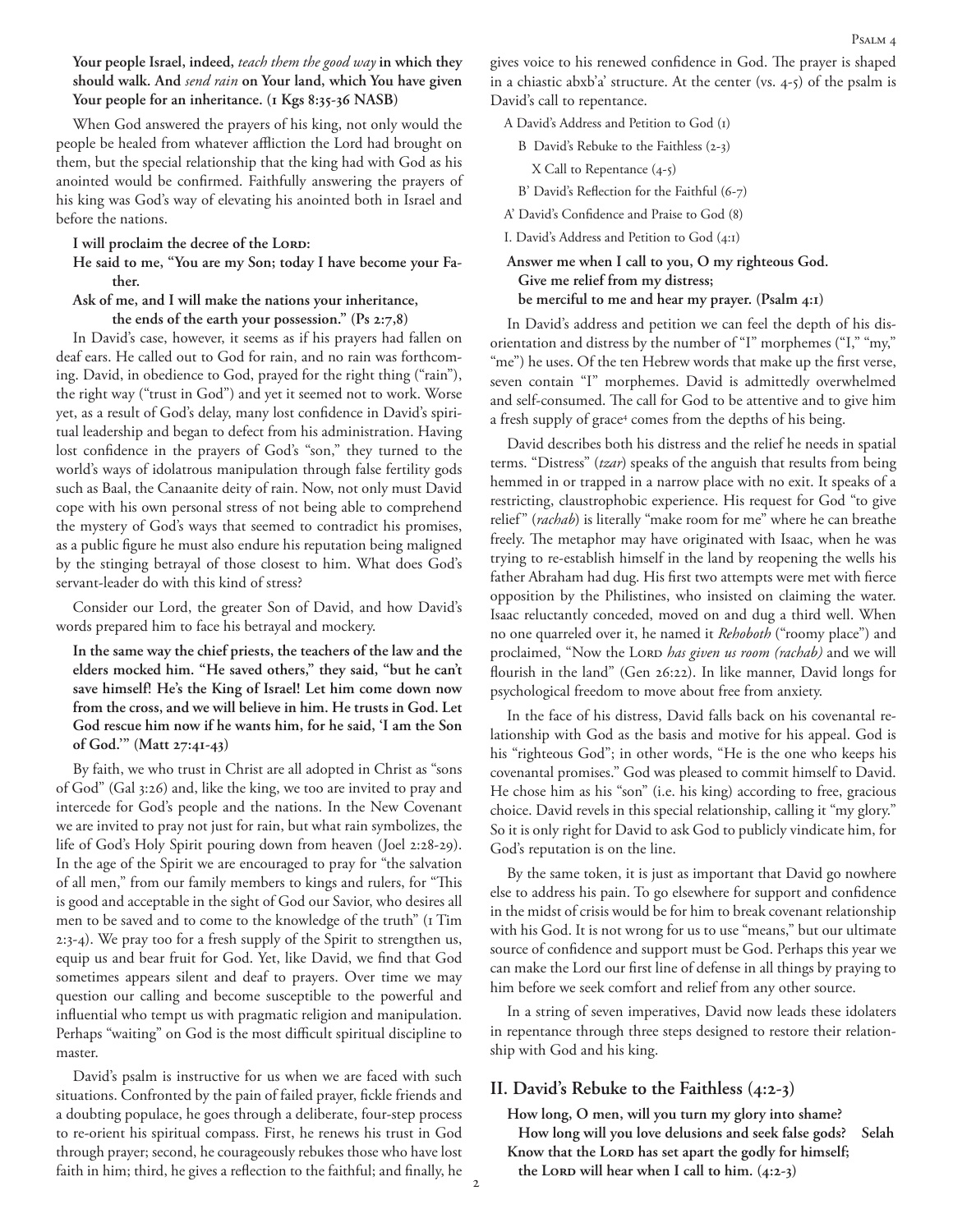### Be Anxious For Nothing

David's painful cry to God renews his confidence and fortifies his assailed spirit with courage to confront his enemies who are trampling his "glory" (i.e. his reputation as God's son) into the ground. The term "O men" is a reference to "those of elevated social rank and position in contrast to those of more humble station"<sup>5</sup> (Ps 49:2; 62:9; Isa 2:9; 5:15). These are the rich and powerful in Israel, some of whom may have been in David's elite inner circle or cabinet. Because of their inability to wait on God to answer David's prayers for rain, they gave up on God and sought gods they could see and manipulate to get life.

It's often difficult for the wealthy and influential to wait patiently for God to act when needs seem to go unmet and they have no end of resources and connections they can enlist to manipulate change. I can easily identify here. The more resources I have, I find I am much quicker to rely on them to meet needs and solve problems instead of waiting on God in prayer. In utter dismay, David's "How long?" condemns their betrayal which has trampled the king's glory in the ground. Their misplaced affections are a lie that leads to a dead end called "emptiness."

With uncanny courage, David informs these rebels that absolutely nothing has changed in his relationship with God. "Know that the Lord has set apart the godly for himself," states the truth in the strongest covenantal language possible. The word "set apart" (*palah*) means to treat a person or group with such distinction and excellence that they become a public stage to display God's power and presence. As Elmer Martens explains,

Most of the seven occurrences of *plh* in the OT point not only to some distinctive dealing with a person or group but to a distinctive dealing revelatory of God's presence and power. Moses, following the incident of the golden calf, argues with God that God's failure to accompany his people will mean loss of the people's distinctive position. "What else (apart from your accompanying us) will distinguish (*palah*) me and your people from all the other people on the face of the earth?" (Exod 33:16). Israel is marked out as a people by the reality of God's presence with them.<sup>6</sup>

These defectors are to know in no uncertain terms that God's present silence in no way suggests that he does not hear David's prayers.

How did David have such confidence to know that he was indeed the "son of God," king of Israel? Bruce Waltke gives three crucial indications:

1. First there was the prophetic word of Samuel, the prophet. Somehow or other the word of that holy man came to him with such efficacious power that he believed it and risked everything on it. And in the same way the word of God comes to us in a moment of time with such conviction that we cannot escape it. We believe and respond, and we risk our entire life upon the moment when we once heard so clearly the voice of God setting us apart.

2. Secondly, there was the Spirit of God accompanying the prophetic word to David. Just think that if the anointing of the Spirit on David was enough to give his adherers and followers faith, how much more for us who live in the Messianic age of reality with our King, who was born of a virgin, Son of God in the fullest sense, who had the prophetic word of John the Baptist testifying to God's presence. What reason we have to be confident, therefore, in this age of prayer – know your King!

3. Thirdly, David did works of righteousness in the power of this Spirit. And so did Christ. As Peter told Cornelius in Caesarea,

You know what has happened throughout Judea, beginning in Galilee after the baptism that John preached — how God anointed Jesus of Nazareth with the Holy Spirit and power, and how he went around doing good and healing all who were under the power of the devil, because God was with him. (Acts 10:37-38) 7

And I would add, we too have that same Spirit testifying within our hearts that we are indeed true sons. As Paul testifies, "Because you are sons, God sent the Spirit of his Son into our hearts, the Spirit who calls out, 'Abba, Father'" (Gal 4:6).

# **III. The Call to Repentance (4:4-5)**

**Tremble, and do not sin; [NASB]**

**when you are on your beds, search your hearts and be silent. Selah**

# **Offer right sacrifices**

and trust in the LORD.  $(4:4-5)$ 

With three pairs of imperatives, David now leads his defectors step by step into the process of repentance. The first two, "Tremble and do not sin,"8 put an abrupt halt to the path they are taking. The word "tremble" (*ragaz*) means to "shake or quake," and is often used in the context of some impending disaster, or the wrath of God (2 Sam 22:8; Ps 18:7; Amos 8:8). It is as if David is holding up a huge STOP sign, for if they don't change their way, they are about to go over a cliff!

In the second pair of imperatives David addresses their hearts. He resists the temptation of offering repentance that is too easy, emotionally based or ill conceived. It is all too common for preachers in the emotion of the moment to press for decisions that are ill founded or fail to count the cost. I am impressed that Jesus turned away more than a few eager followers (Matt 8:19-22). So David in his wisdom urges those who have slandered him to get off the public stage and get alone with God at night on their beds, when there are no distractions or competing voices; then they are to shut up for once and listen to God's voice speaking to their hearts. The "silence" he demands is a holy silence and stillness, like Aaron displayed after the death of his sons when they dishonored the Lord (Lev 10:1-3), or like the inhabitants of Canaan, who became as "motionless as stone" (Ex 15:16) when they heard what God did to the Egyptians at the Exodus.

Once they have returned to the Lord in the quietness of their hearts, the third pair of imperatives explains the "right" way they should express their renewed commitment to God. They are to offer "righteous sacrifices," which David defines by the second imperative, not in ritualistic but in relational terms. Whatever sacrifice they offer, it has significance to God only if it is arises from their complete trust in the Lord. The term "trust" (*batach*) means to "put one's complete confidence in." It is used of newborns who lay limp at their mother's breast while nursing (Ps 22:9).

Thus David has brought his erring friends full circle in three steps: STOP, LISTEN, YIELD. Now he gives a reflection to the faithful.

# **IV. David's Reflection to the Faithful (4:6-7)**

**Many are asking, "Who can show us any good?"**  Let the light of your face shine upon us, O Lord. **You have filled my heart with greater joy** 

**than when their grain and new wine abound. (4:6-7)**

David addresses the faithful who have been patiently waiting on God to give them the "good" rain to end the drought and bring them the harvest of their crops. Once more, David prays on their be